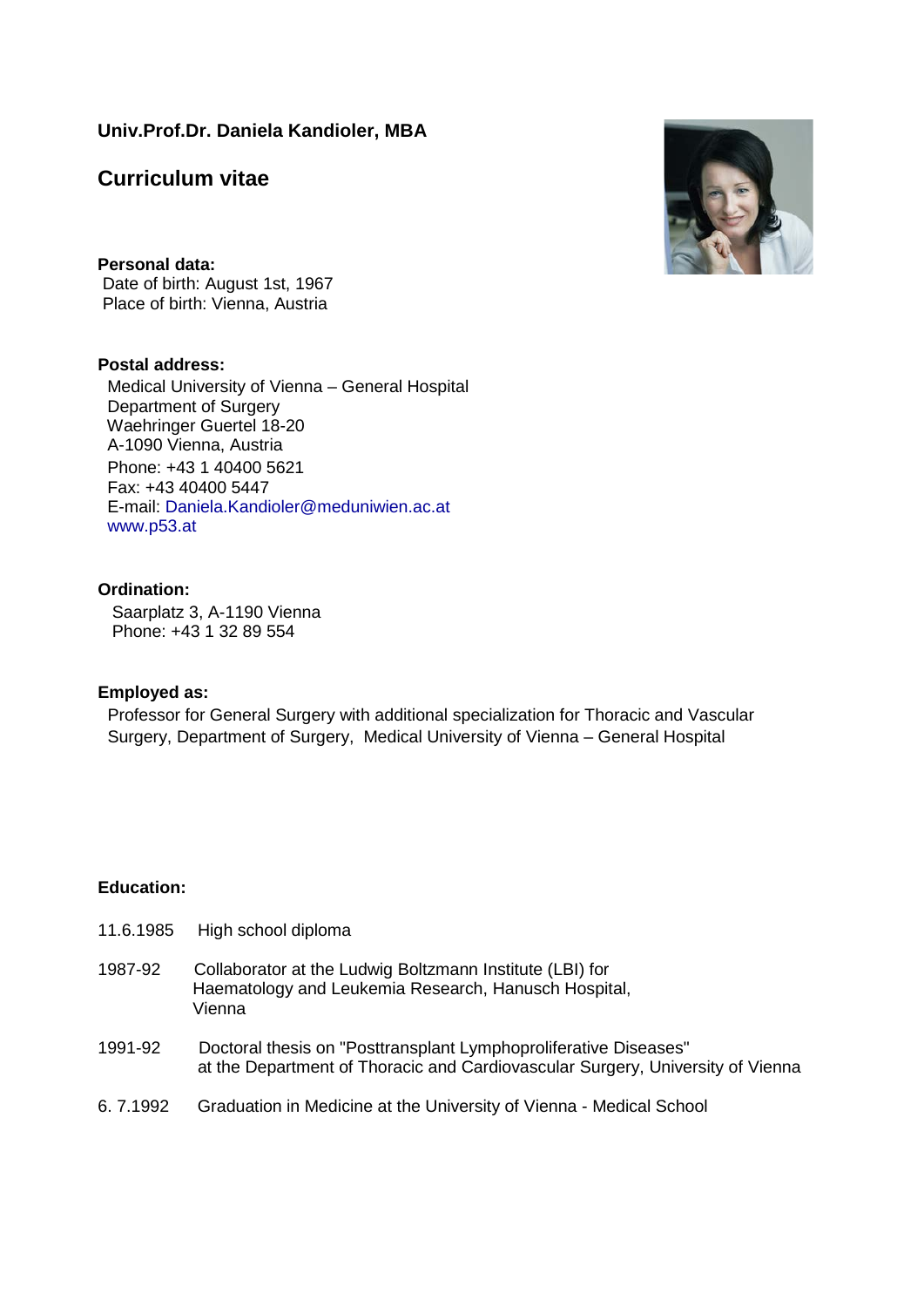# **Vocational Education:**

| 1994-99 | Residency in General Surgery at the University of Vienna                                            |
|---------|-----------------------------------------------------------------------------------------------------|
| 1999-00 | Residency in General Surgery, Central Hospital of the Capital City of Lower<br>Austria              |
|         | 30.04.2000 Degree of specialization in General Surgery                                              |
|         | 01.10.2002 Postdoctoral lecture qualification, Professor for General Surgery                        |
|         | 30.04.2004 Degree of specialization in Vascular Surgery                                             |
|         | 01.12.2006 Master of Business Administration (MBA), Health Management<br>Danube University of Krems |
|         | 01.07.2008 Degree of specialization in Thoracic Surgery                                             |

#### **Post Graduate Training:**

| 1992-94 | Residency in Molecular Biology,<br>Institute of Medical and Chemical Laboratory Diagnostics, University of Vienna |
|---------|-------------------------------------------------------------------------------------------------------------------|
| 1992    | Fellow, Royal Marsden Hospital, Imperial College, London,<br>Molecular biology for clinical oncology              |
| 1992    | Video-assisted Thoracic Surgery course, Cincinnati, Ohio                                                          |
| 1992    | Experimental Video-assisted Thoracic Surgery, Norwalk, Connecticut                                                |
| 1993    | Fellow, University of Berlin, Steglitz                                                                            |
| 1993    | <b>IPOKRaTES - Seminar on Molecular Genetics: Academy of Science, Krems</b>                                       |

## **Organization of International Meetings**:

- 1996 Secretary 2nd Joint Meeting Societies of Thoracic and Cardiovascular Surgery Germany, Austria and Switzerland
- 2009 President Annual Meeting ACO/ASSO: Individualized Cancer Therapy; www.aco-asso/jahrestagung2009/html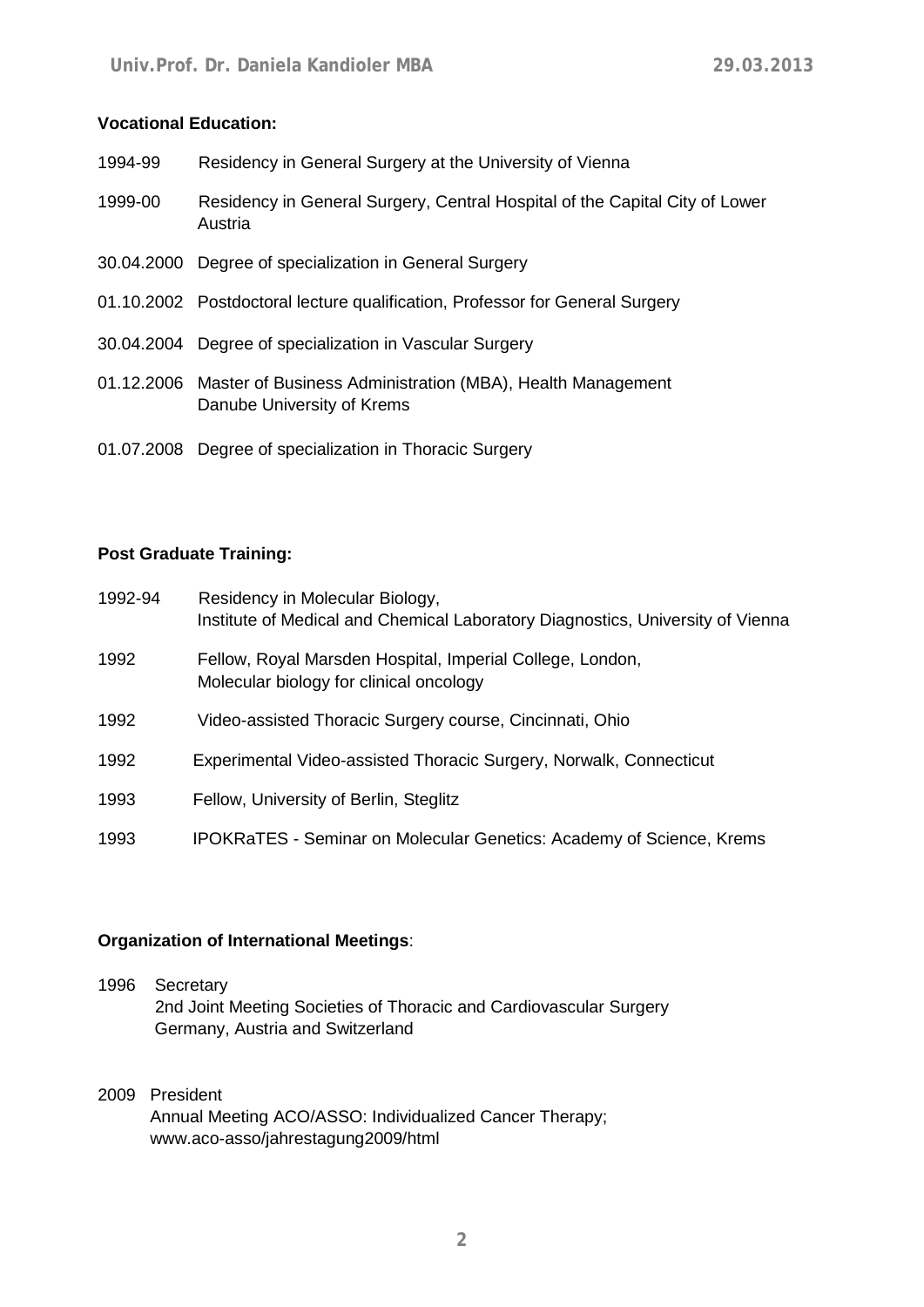## **Awards:**

| 1999 | Theodor Billroth Prize; Austrian Surgical Society                                                       |
|------|---------------------------------------------------------------------------------------------------------|
| 1999 | VFWF Prize: Association for the Promotion of Scientific Research<br>Medical University of Vienna (1999) |

## **Academical Clinical Trials:**

-p53 adjusted neoadjuvant chemotherapy for potentially respectable oesophageal cancer **•** Pancho (EK NR 128/2007, NCT 00525200), prospective randomized, predicitive marker trial; status : recruiting ; Chair and sponsor representative

-Evaluation of Response to Induction Chemotherapie with Gemcytabine/ Cisplatinum in correlation to p53 genotype, NSCLC Stage IIIA and B, Phase II Study (EK Nr. 140/2004), status: finished ; Sponsor

## **Board Member:**

Austrian Society of Surgical Oncology (ACO-ASSO)

European Federation of Colorectal Cancer (EFR)

Ampli Chip Advisory Board (Molecular diagnostics)

TP53 International Collaborative Group

# **Editor in Chief**

Interdisziplinäre Onkologie

#### **Editorial Board Member:**

MEMO Magazine of European medical oncology

#### **Reviewer:**

British Journal of Cancer Clinical Chemistry Transplant International European surgery Bio Med Central European J Surg Oncol